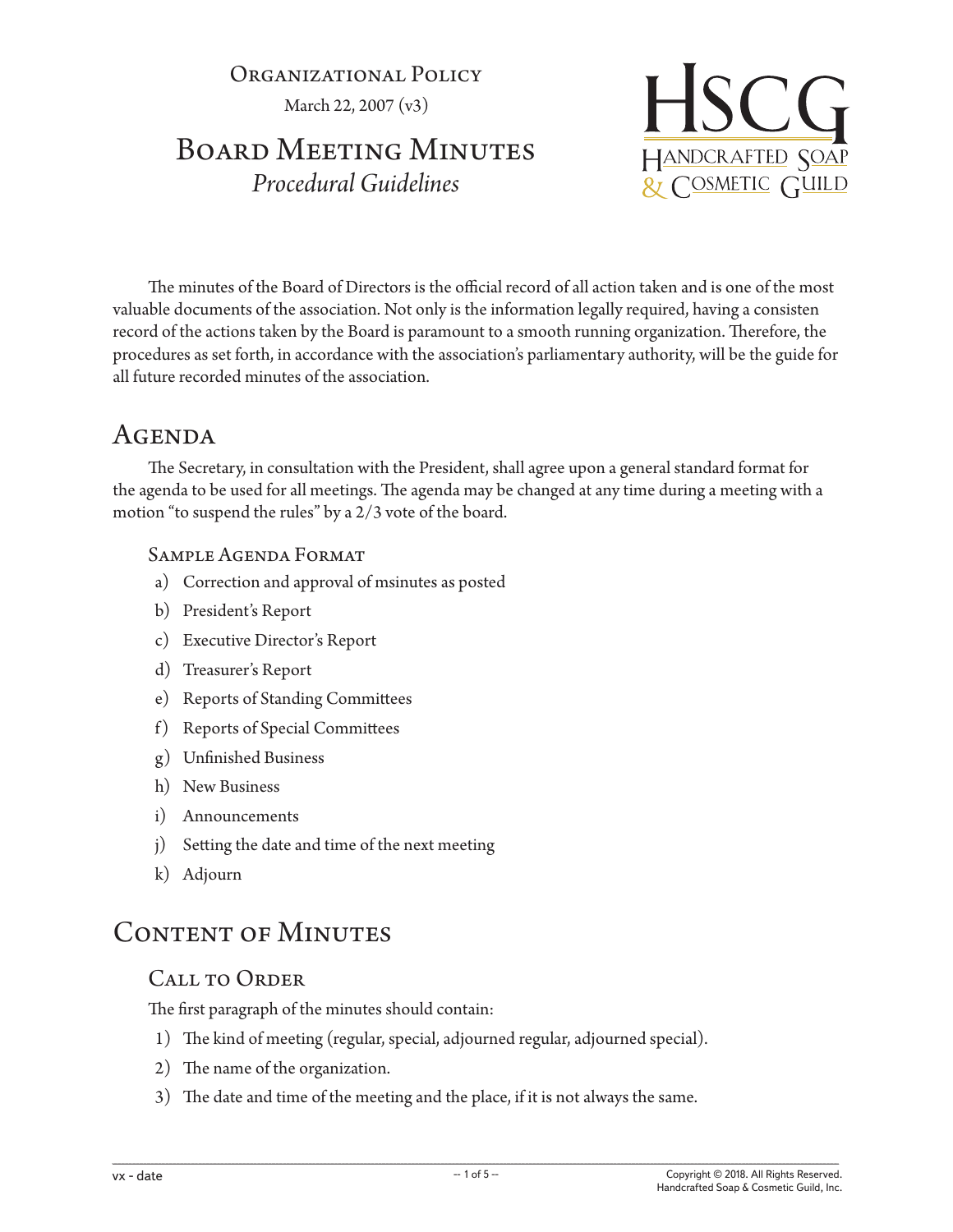- 4) The fact that the regular chairman and secretary were present or, in their absence, the names of the persons who substituted for them.
- 5) The names of all attendees at the meeting and whether or not there was a quorum of Board Members.
- 6) The names of the board members that were absent and if their absence was excused.

## Correction and Approval of Minutes

Minutes of the previous meeting along with corrections may be approved by general consent unless there is a dispute over the accuracy of the correction, in which case a vote should be taken. Any corrections are made within the text of the minutes being approved. The minutes in which the correction was noted indicates only "the minutes were approved as corrected" without specifying the correction made to the previous minutes.

#### Treasurer's Report

The minutes should state the ending balance from the previous meeting along with the total income and expenses since the previous meeting and the balance on hand to date. A copy of the treasurer's report should be filed with the minutes and the statement "The Treasurer's report was filed for audit" should be included.

## Reports of Standing Committees

 Any standing committee reports received should be in writing and a copy filed with the official minutes. If the board takes any action based on or because of the committee report, the minutes should include what was done including any motions, amendments to motions, refer to committee, objections, point of order, appeal to the chair, tabled etc. The minutes should also give a brief description of the report as well as any updates not noted in the report.

# Reports of Special Committees

 Any special committee reports received should be in writing and a copy filed with the official minutes and should follow the same guidelines as standing committees. The Nominating Committee report should include a list of the candidates nominated and the office to which they were nominated.

### Unfinished Business

 The secretary should review the minutes of the previous meeting and place on the agenda any unfinished business. Any action taken by the board on unfinished business should be recorded in the minutes.

### New Business

Board members may contact the Secretary of any new business to be placed on the agenda. A brief summary of discussion and any action taken by the board should be recorded.

# Next Meeting

The time and date of the next meeting should be recorded in the minutes.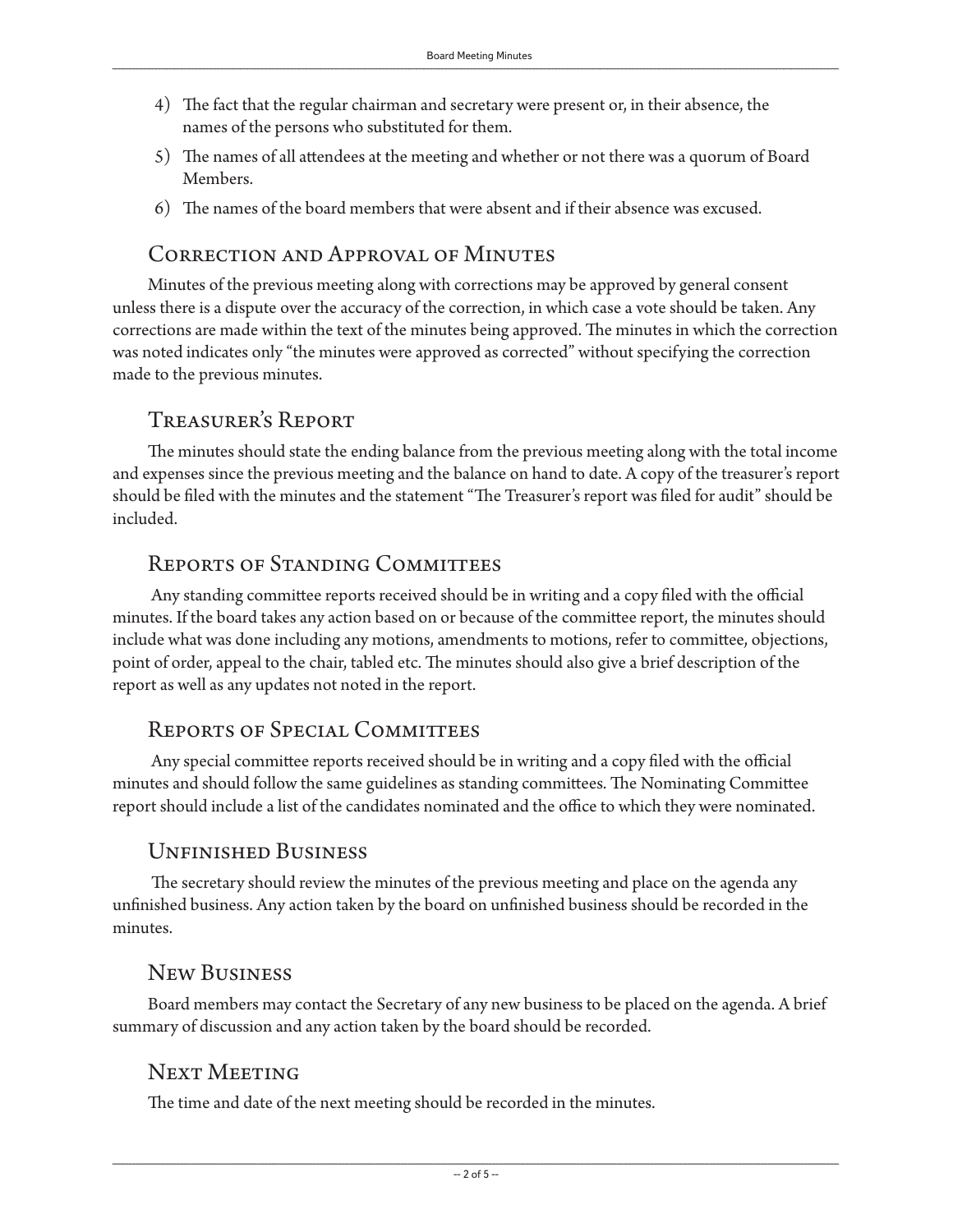#### Adjourned

The time the meeting was adjourned should be noted in the minutes. Example wording…. "There being no further business, the meeting was adjourned at 3:00 EST.

#### **SIGNATURE**

The Secretary shall sign the official copy of all minutes. A copy of all minutes, along with a copy of all reports relating to the minutes (Committee Reports, Financial Reports, President's reports) must be filed in the Corporate Record Book (see HSCG Policy *Corporate Record Book*).

# **MOTIONS**

- Motions from a committee do not require a second.
- The name of the person making a motion should be recorded.
- The name of the person seconding a motion is not required.
- All motions should be recorded verbatim.
- Correct language for recording a motion….
	- A motion was made by Jane Doe to buy a \_\_\_ for \$1000.00; OR
	- Jane Doe moved to buy a for \$1000.00.
- If a motion is amended, the minutes show only the amended motion. Example of wording of an amended motion: After amendment, a motion by Jane Doe was adopted "to buy a for no more than \$1000.00."
- Discusson of motions is NOT included in the minutes.

#### **VOTING**

When a count has been ordered or a vote is by ballot the number of votes on each side should be entered. When a vote is by roll call, the names of those voting on each side should be entered.

# UPDATES

Once approve, a copy of the minutes is filed in the Corporate Record Book. Affected committees shall be notified and forwarded a copy of the applicable information in a timely fashion.

> Approved March 22, 2008 by the Board of Directors

History:

|               | March 22, 2008 (v1) Original publication date                                  |
|---------------|--------------------------------------------------------------------------------|
| March 5, 2009 | (v3) Revised to include section on updates and to correct committee names      |
| Oct 7, 2013   | (v3) Amended to include name change and minor corrections                      |
| May 4, 2018   | $(v3.1)$ Minor corrections to procedure for committee reports; format updated. |